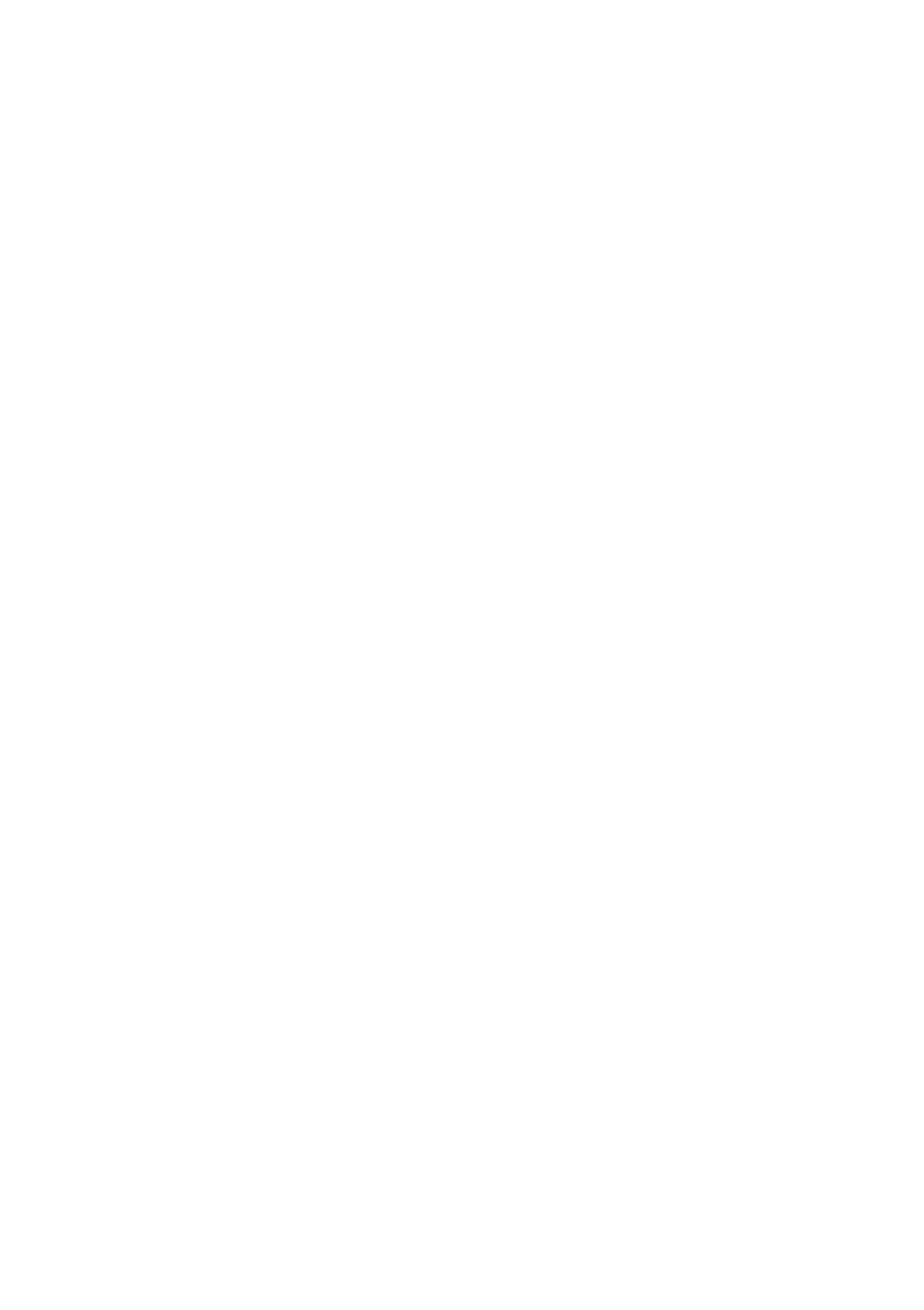# **This leaflet has been written to answer some of the questions parents and carers have about Child Protection Conferences.**

If you have difficulty reading, the social worker can arrange for someone to help you understand what the leaflet says.

# **What is a Child Protection Conference?**

A Child Protection Conference is a meeting to discuss the concerns that professionals have about the safety of your child, and to decide what is to happen next.

This is done by:

- Sharing information from the people who work with your family, and thinking about what that means for the safety of your child
- Making decisions about the risks to your child and how those risks can be reduced.
- Deciding whether your child is in need of a Child Protection Plan
- Agreeing a Child Protection Plan including what support and help is needed in order to keep your child safe

# **Where will the Child Protection Conference be held?**

The conference will usually be held in a local council building. Your social worker will be able to tell you exactly where and help you to get there. He or she may also be able to arrange other help, such as childminding, to allow you to attend the conference.

# **Who will be at the conference?**

People who work with your family will be at the conference. This includes social workers, health visitors, nursery staff or teachers. There will also be someone to take notes during the conference.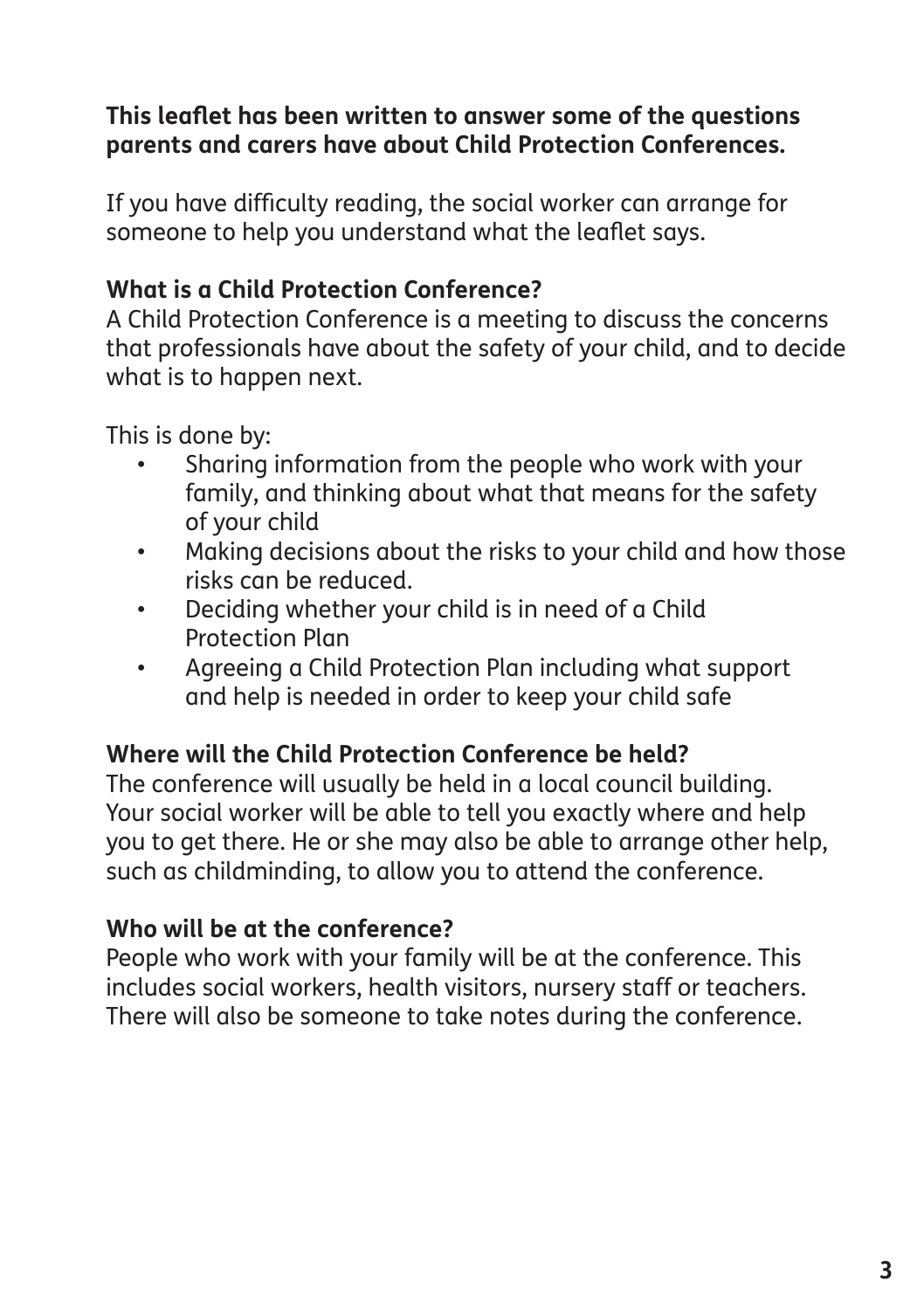As well as these people some other people may be invited including:

- Your family doctor
- A police officer
- A manager from the social work team.
- A child protection advisor to the health workers
- A child protection advisor to the education staff
- A probation officer
- A police child protection officer
- A solicitor from the council's legal team who can give advice to the conference

Many of these people have special knowledge and experience in child protection work and represent their agency. There will normally be 10-12 people at the conference.

#### **Who will run the conference?**

The conference will be run by someone from the Quality & Review team who is not involved in your child's case or with your child's social worker.

You may hear this person called the "chair", "chairperson" or "independent reviewing officer". They will introduce themselves to you privately just before the conference starts. He or she will introduce all of the people at the conference (including you and your family) and make sure the conference is run properly.

#### **Should I come to the conference?**

 Although it can be very difficult for parents to come to these conferences, your attendance will allow you to hear all of the information and you will be able to contribute and assist in planning in order to reduce the concerns about your child.

Normally both parents will be invited even if you are separated from each other, although it may be difficult for you both to be there at the same time. If there are worries about violence from your former partner, you or your social worker may discuss how to avoid any potentially difficult situations with the chairperson.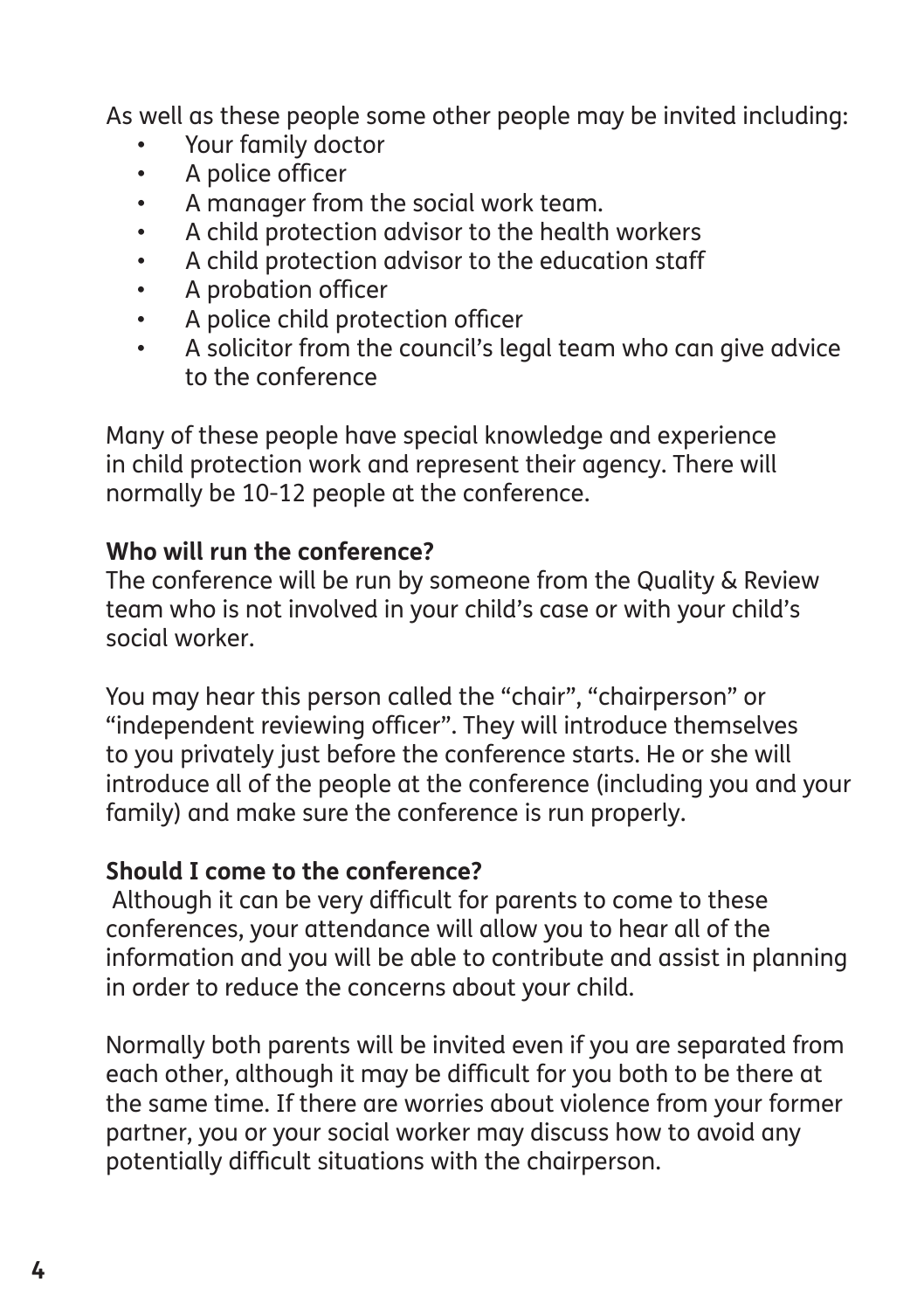# **Will my child be there?**

If your child is old enough to understand what is happening and they want to come, and it is agreed that it would be helpful for him or her, then they can be there, for part or all of the conference.

#### **Can I bring someone with me?**

You can bring a friend, a relative or a solicitor to support you at the conference.

#### **Do my views count?**

Your views are very important. You may find it helpful to write down beforehand what you want to say or what you want to ask and bring this with you to the conference. You might want to use the questions at the end of this leaflet to help you think about the most important things you want to say.

#### **Will I know what the professionals think before the conference?**

Reports written by the professionals will be shared with you before the conference. They will contact you before the conference to arrange a suitable time and place to share the report they will present at the conference. You will be able to say what you think of the reports. Reports written by professionals will be shared with you two days before an Initial Child Protection Conference or seven days before a Review Child Protection Conference.

#### **Why will the police be at the conference?**

The child protection police will be at the conference because of their special expertise. They will give information to the conference about any adults in your child's life, if they have cautions or convictions to do with children, violence or illegal drugs. Some other offences that are felt to affect children's lives may also be shared during the conference.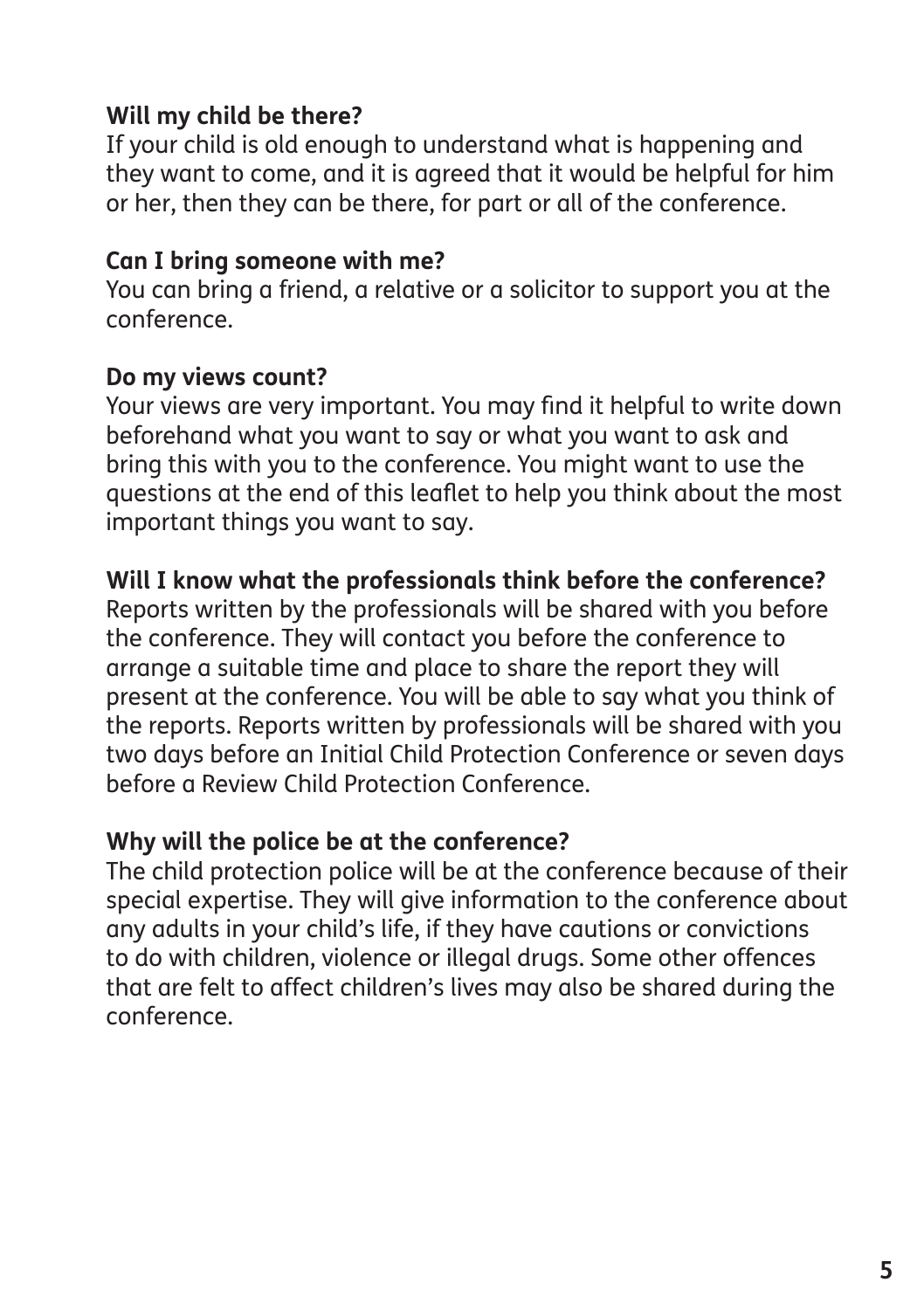#### **How will the conference be run?**

After introductions have been made, the chair of the conference will check everyone has all of the reports and has had a chance to read them. Each professional will be given the chance to highlight information from his or her report. Once this is done the chair will ask you if you want to say anything about that report. Usually each of your children will be considered in turn.

There may be breaks in the conference if legal advice is needed by the social worker or any other professional, or for other reasons which may help the conference to reach the correct decisions, but this is very rare.

The next part of the conference is the decision making stage. You will be able to watch this and you may give your opinion; however, the professionals will reach the final decision about whether your child needs a Child Protection Plan. To do this they will look at the concerns about your child and also the things that are going well in your family.

If the decision is not to make a Child Protection Plan for your child, some recommendations may still be made, for example about any support which your family would find helpful.

#### **What is a Child Protection Plan?**

A Child Protection Plan will make it clear what needs to happen and who has to make those things happen and by when to make sure your child is safe. It will ask you to do things, it may ask a social worker and all other professionals involved to do an assessment and it may say that other services are needed for your family. You will have the most important part to play in making sure the plan works, as you are key to keeping your child safe. Following the conference, you will need to sign to say you agree to the Child Protection Plan. You will receive a written copy of the plan.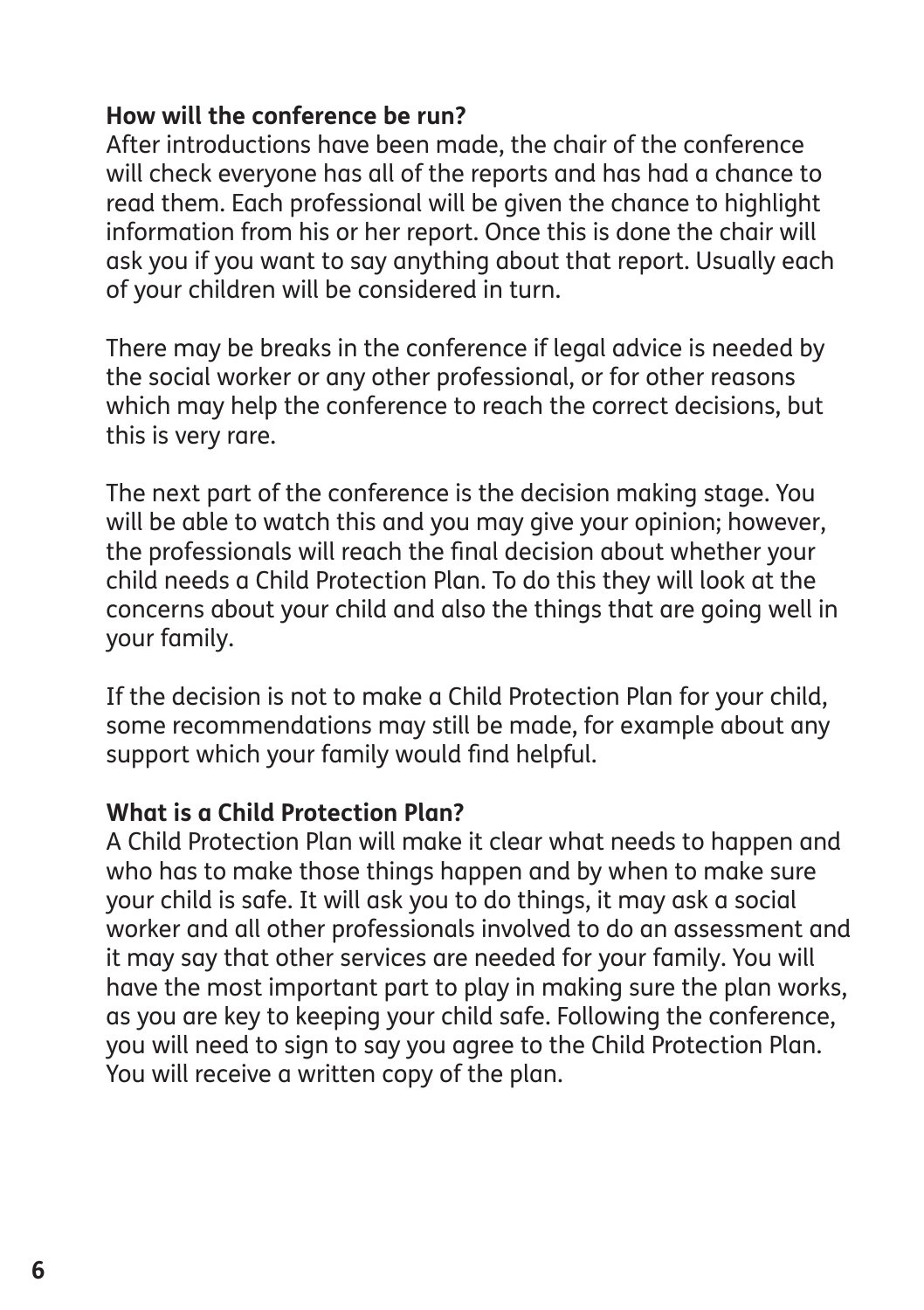## **How long will the conference last?**

Most first conferences take about one to two hours, although sometimes they may be a bit longer. Review Child Protection Conferences are held later to see how things are improving for your child and are usually shorter.

#### **Can I take the reports away with me after the conference?**

You will be able to take the social work report away with you. If you want other reports, you may need to seek permission from the people who wrote them. The chair will help you in this matter. Later, you will be sent the recommendations and notes of what was said at the conference and what was decided.

#### **What if it is decided that your child needs a Child Protection Plan**

A core group will be set up. This is a small group of people who will work directly with your family. It involves you, the social worker, and health visitor if your child is under 5 years of age, or someone from your child's school if your child is of school age, and it could include professionals directly working with you such as probation, mental health services, etc. The core group will meet regularly to see how things are going and if the plan is working. They usually meet each month. The first meeting will be held within ten working days of the conference.

After three months a Review Child Protection Conference will be held. The conference will look at the progress that you and your family have made and decide if it is still necessary to have a plan for your child. The plan will be updated as necessary. Further Child Protection Conferences will be held every six months until it is agreed that a plan is no longer needed.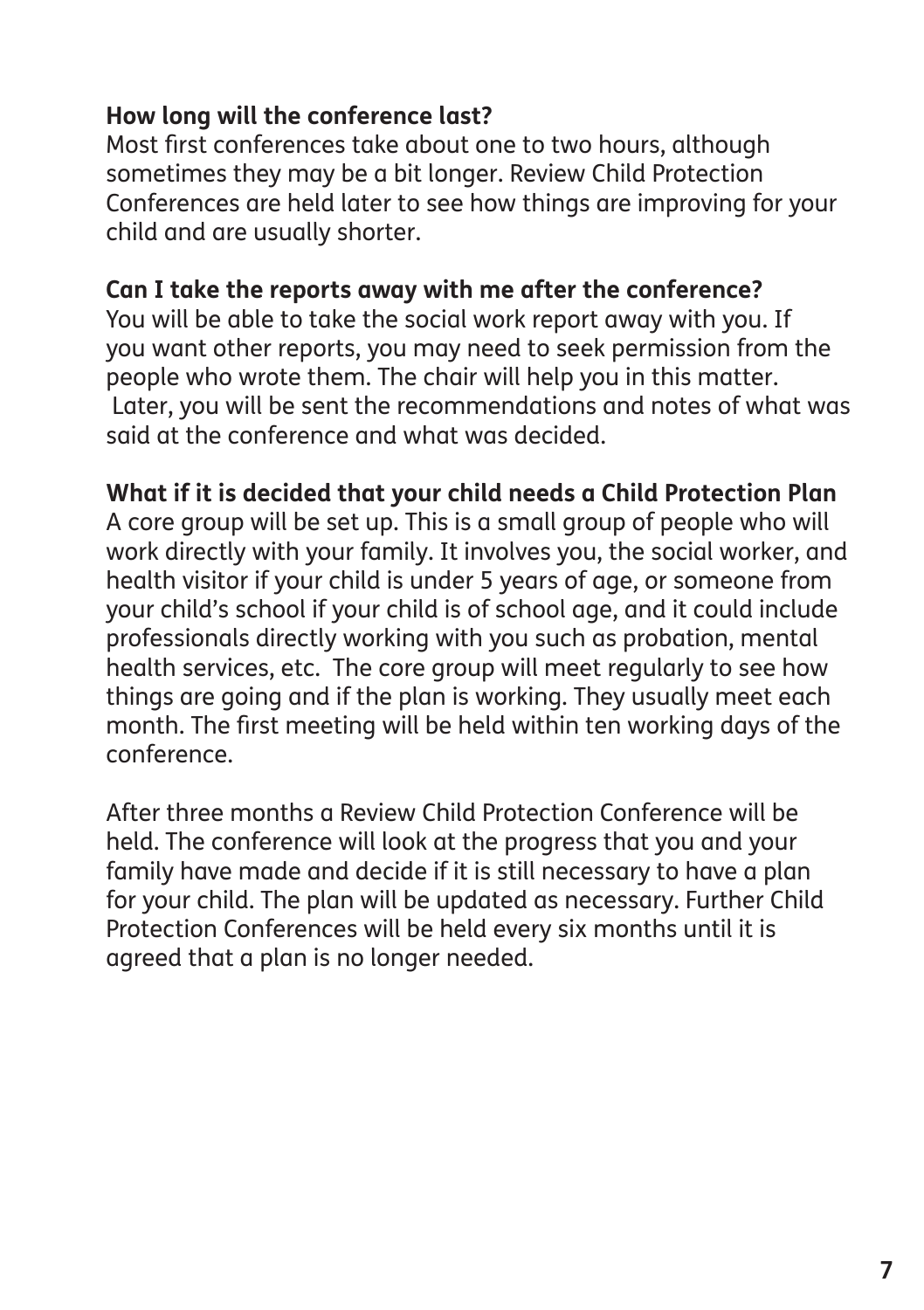# **Who will know that my child has a Child Protection Plan?**

Confidentiality is very important; everyone present at the conference will be reminded of this. Only those professional people who need to know are given information about your child. If someone tries to find out whether your child has a Child Protection Plan they will only be told after their identity has been checked, and it is agreed they need to know. You will need to consider who you want to share this information with and whether the people you tell will keep the information confidential.

# **Sharing information**

If a Child Protection Plan has been made to keep your child safe, other organisations that need to know will be given the relevant details for their records. This is to make sure that all the information about your child is carefully considered, if they need action or attention from professionals who have not attended the Child Protection Conference.

# **Health professionals who may provide care for your child include:**

- Health visitors
- School nurses
- GP practices
- Accident & emergency departments
- Paediatric wards
- Midwives

#### **Organisations that will receive notification about children who have Child Protection Plans are:**

- The police
- Your child's school or nursery

Other organisations may be informed of your child's circumstances if they need the information to help keep your child safe.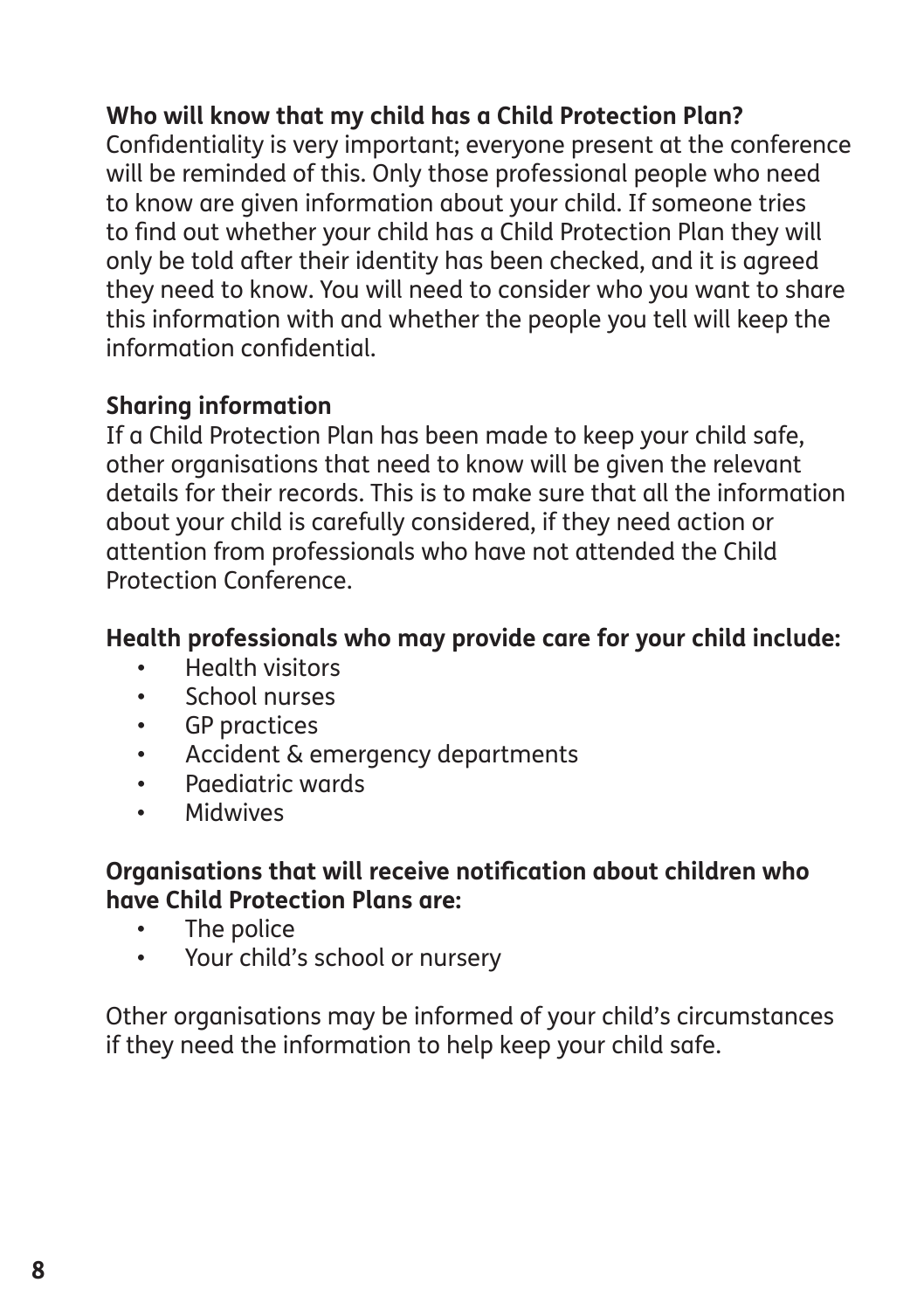# Can I complain if I do not garee with my child having a Child **Protection Plan?**

If you are unhappy about the way the conference was conducted. or feel that the decision made at the conference was the wrong one. you can speak to the conference chair, or their manager to make a complaint. There is a leaflet in this pack which tells you how to make a complaint about the decision of the conference.

## You may wish to answer the following questions to help you express your views to the conference:

I want to say this about the worries I have about my child: .................

I think it is important for the conference to know this about my child 

I think is important to tell the conference about these things that I have done and will do in the future to make sure my child is safe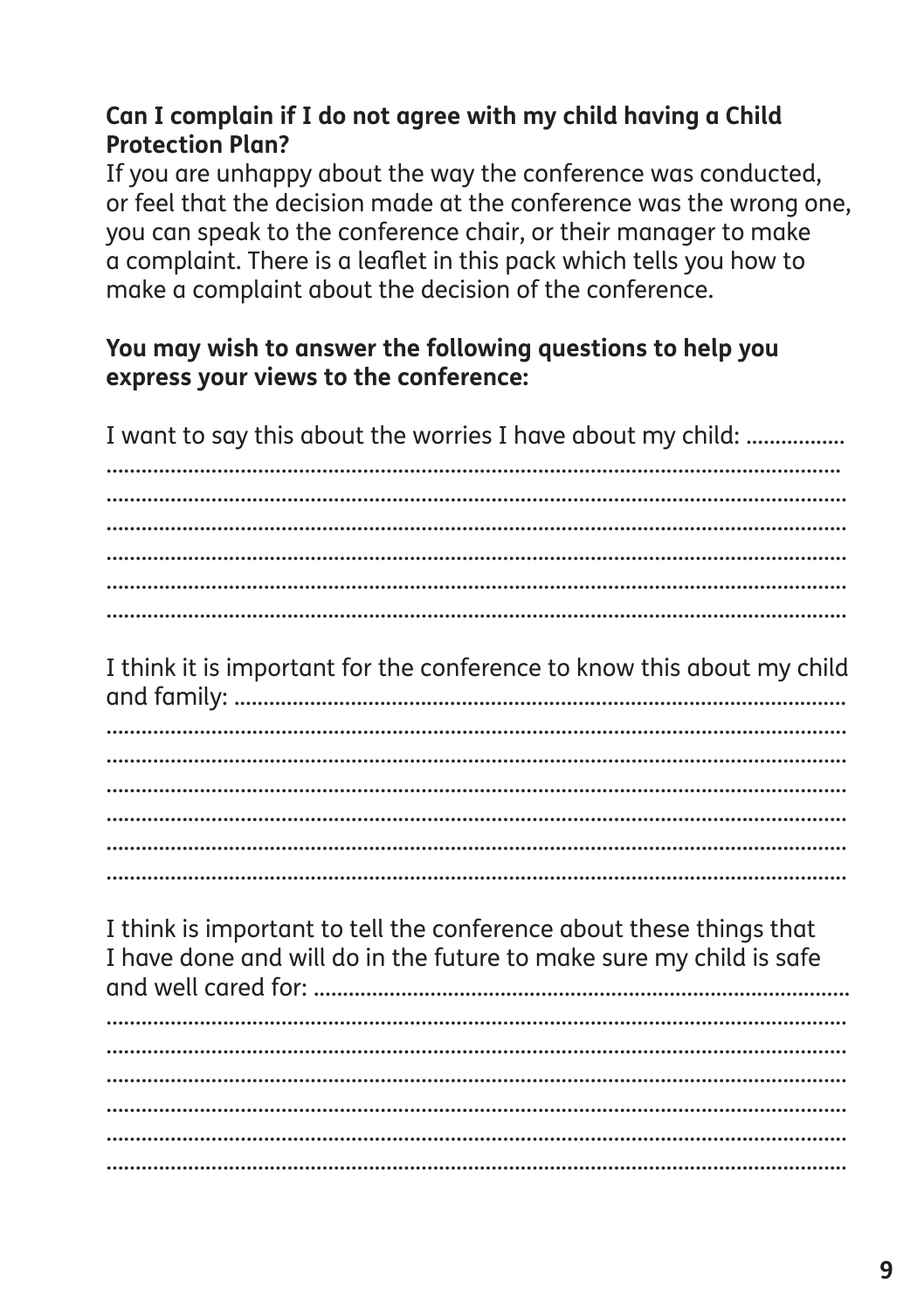# **Notes**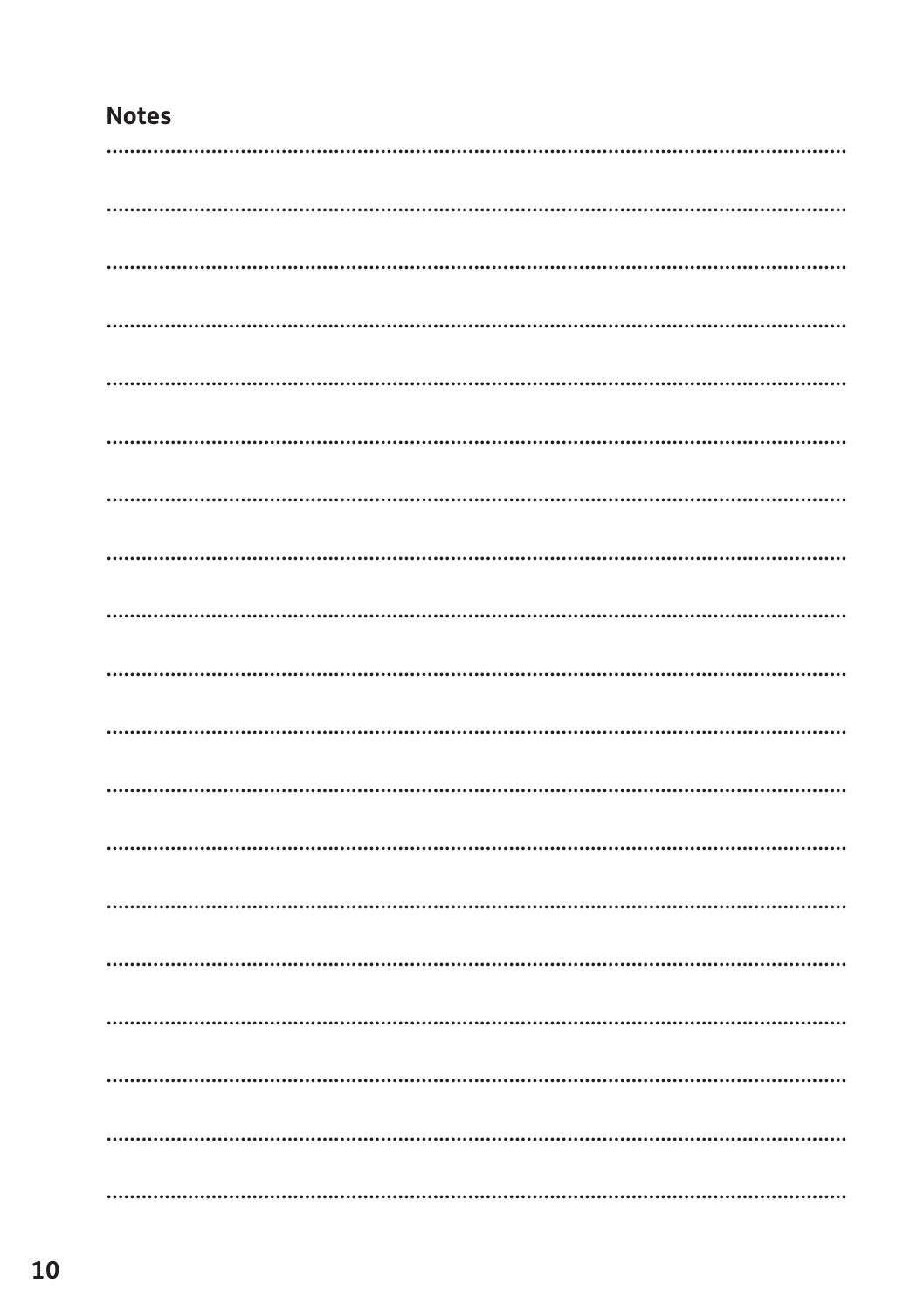# **Notes**